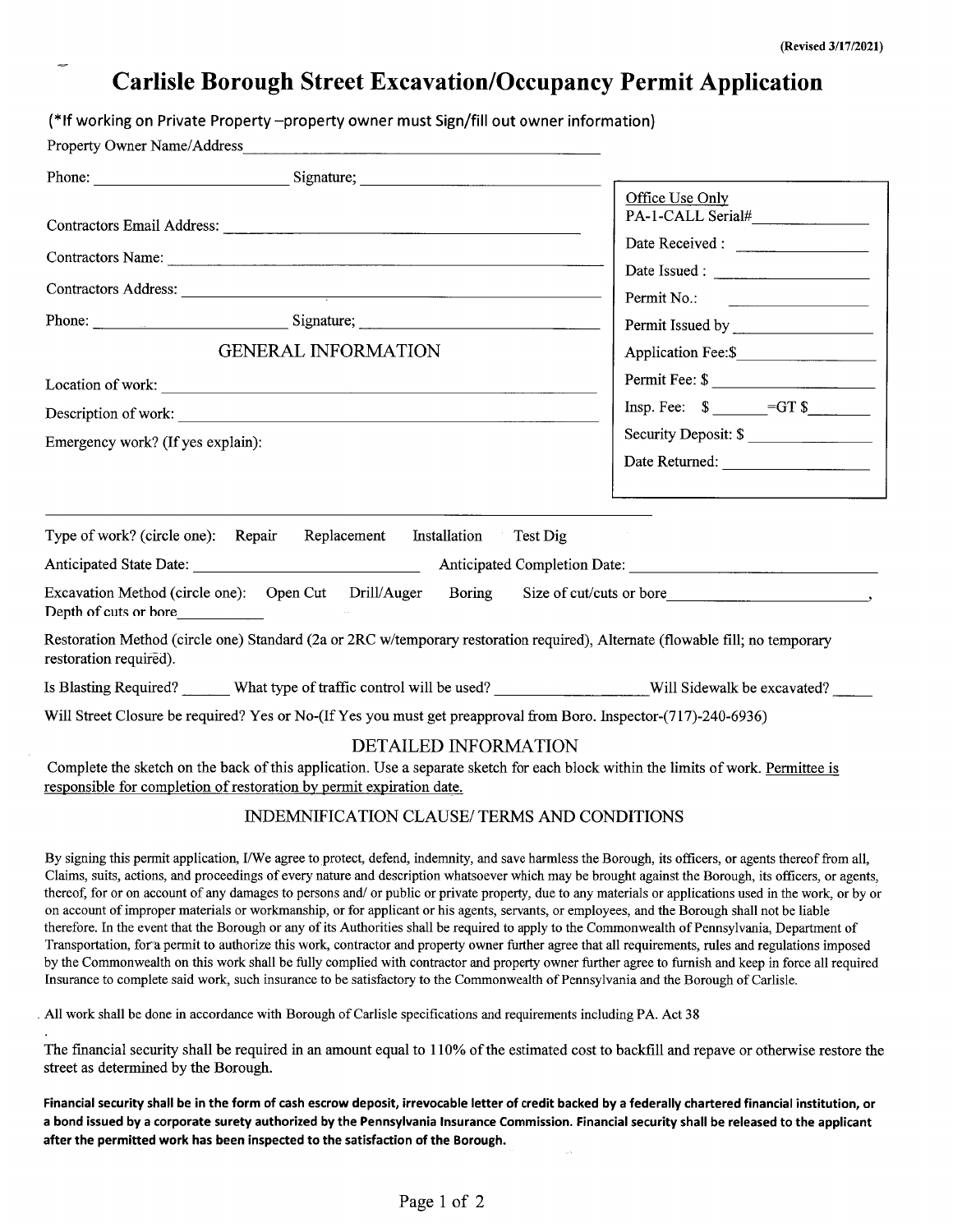**NOT TO SCALE**